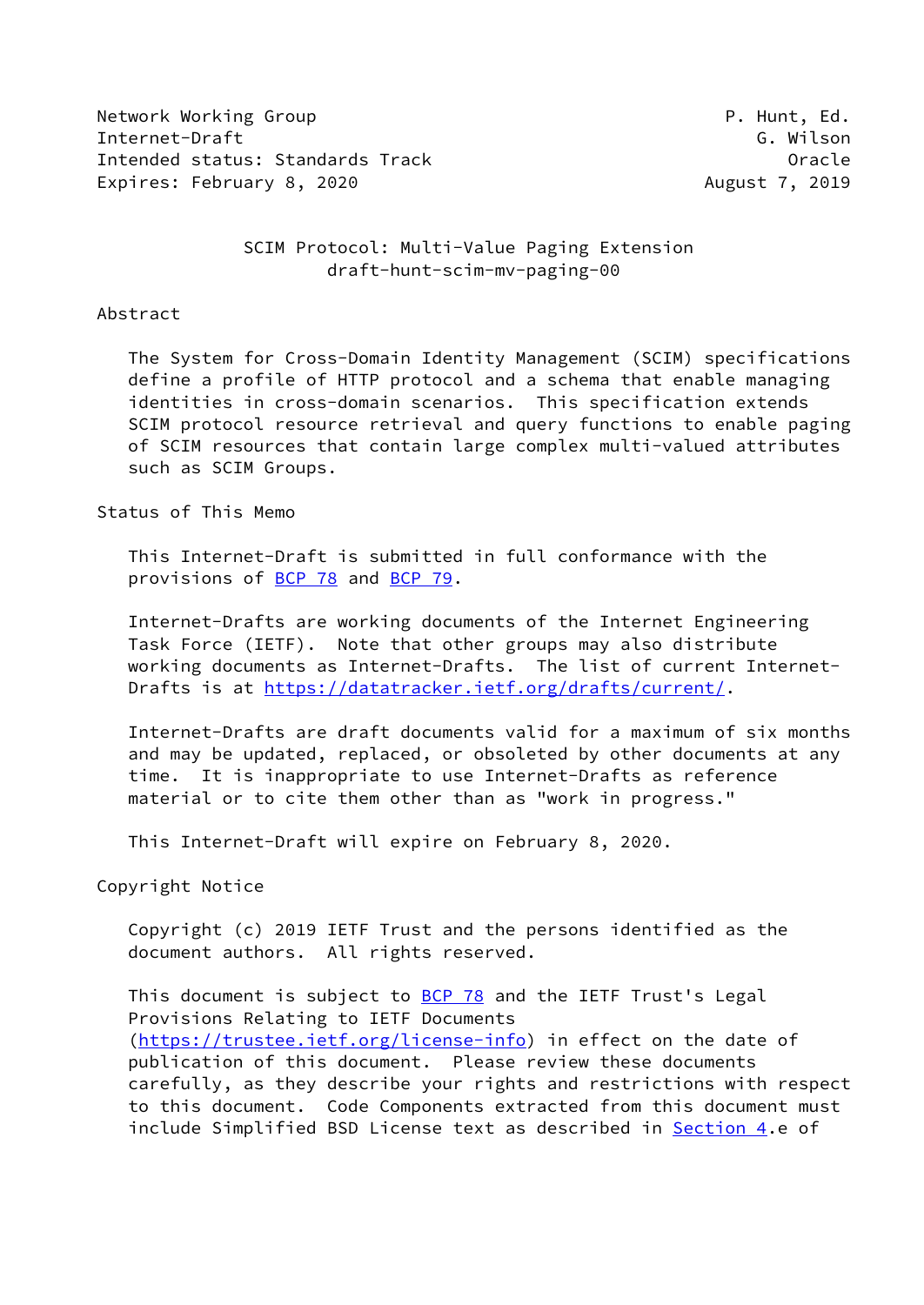Hunt & Wilson **Expires February 8, 2020** [Page 1]

<span id="page-1-1"></span>

| Internet-Draft | draft-hunt-scim-mv-paging | August 2019 |
|----------------|---------------------------|-------------|
|----------------|---------------------------|-------------|

 the Trust Legal Provisions and are provided without warranty as described in the Simplified BSD License.

# Table of Contents

| 1. Introduction and Overview 2                        |                |
|-------------------------------------------------------|----------------|
|                                                       | $\overline{2}$ |
| 1.2. Notational Conventions 2                         |                |
|                                                       |                |
| 2. Multi-Value Paging Extension 3                     |                |
| 3. Service Provider Configuration Feature Discovery 9 |                |
| 4.                                                    | 10             |
| Privacy Considerations <u>10</u><br>5.                |                |
| 6.                                                    |                |
|                                                       |                |
| Appendix A. Acknowledgments 10                        |                |
|                                                       |                |
|                                                       |                |
|                                                       |                |

<span id="page-1-0"></span>[1](#page-1-0). Introduction and Overview

SCIM Protocol [[RFC7644](https://datatracker.ietf.org/doc/pdf/rfc7644)] is an application-level, HTTP protocol for provisioning and managing identity data on the web and in cross domain environments such as enterprise to cloud, or inter-cloud scenarios. The protocol supports creation, modification, retrieval, and discovery of core identity resources such as Users and Groups, as well as custom resources and resource extensions.

 The definition of resources, attributes, and overall schema are defined in the SCIM Core Schema document (see [[RFC7643](https://datatracker.ietf.org/doc/pdf/rfc7643)]).

 This specification extends SCIM resource retrieval and query functions to enable paging of SCIM resources that may contain attributes with large numbers of values. For example, a SCIM Group may contain thousands or millions of members.

#### <span id="page-1-2"></span>[1.1](#page-1-2). Intended Audience

 This document is intended as a guide to extend SCIM protocol usage for both SCIM HTTP service providers and HTTP clients who may provision information to service providers or retrieve information from them.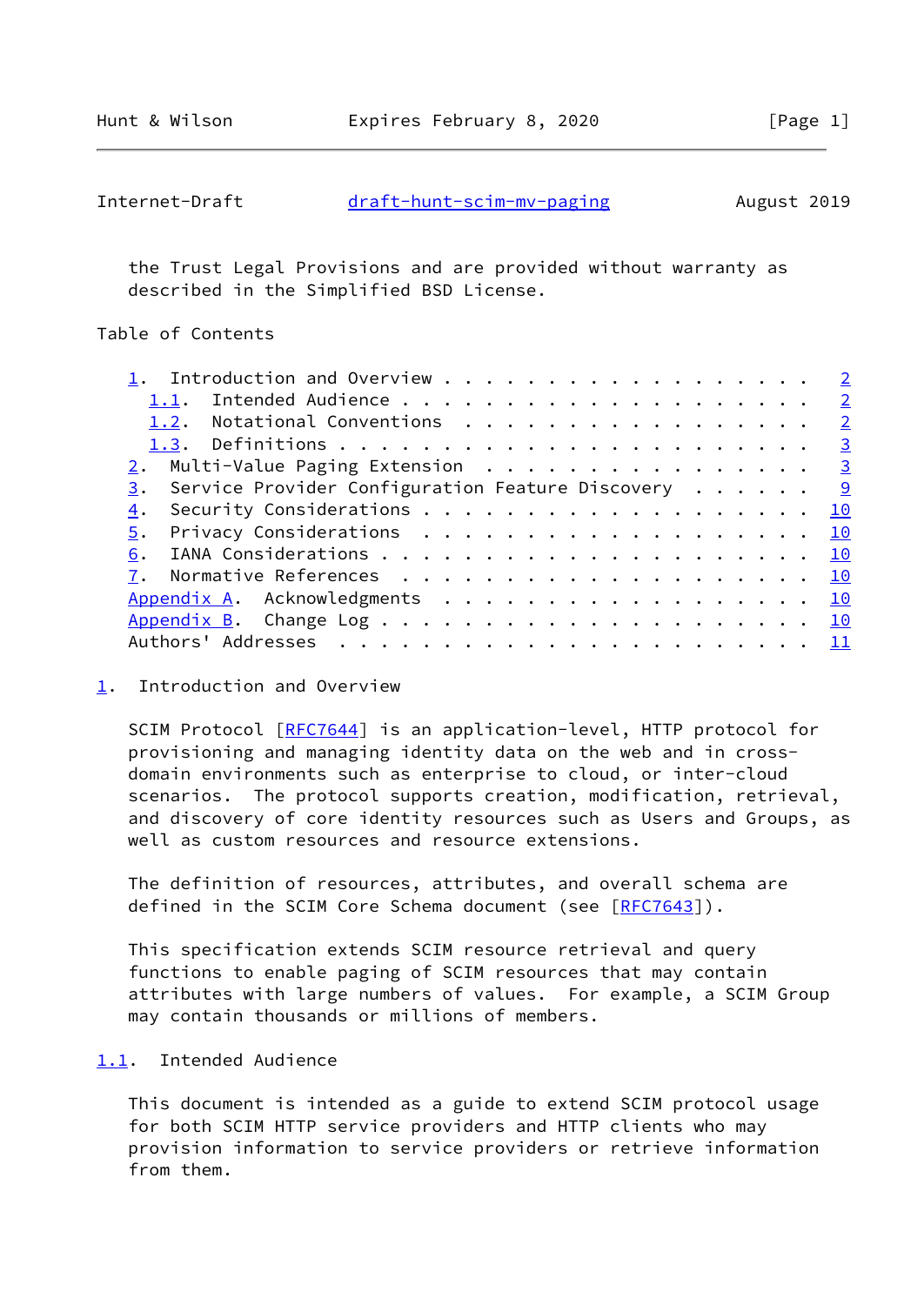#### <span id="page-2-0"></span>[1.2](#page-2-0). Notational Conventions

 The key words "MUST", "MUST NOT", "REQUIRED", "SHALL", "SHALL NOT", "SHOULD", "SHOULD NOT", "RECOMMENDED", "MAY", and "OPTIONAL" in this document are to be interpreted as described in  $[REC2119]$ . These

| Hunt & Wilson | Expires February 8, 2020 | [Page 2] |
|---------------|--------------------------|----------|
|               |                          |          |

<span id="page-2-2"></span>Internet-Draft [draft-hunt-scim-mv-paging](https://datatracker.ietf.org/doc/pdf/draft-hunt-scim-mv-paging) August 2019

 keywords are capitalized when used to unambiguously specify requirements of the protocol or application features and behavior that affect the interoperability and security of implementations. When these words are not capitalized, they are meant in their natural-language sense.

 For purposes of readability examples are not URL encoded. Implementers MUST percent encode URLs as described in [Section](https://datatracker.ietf.org/doc/pdf/rfc3986#section-2.1) 2.1 of  [\[RFC3986\]](https://datatracker.ietf.org/doc/pdf/rfc3986#section-2.1).

 Throughout this documents all figures may contain spaces and extra line-wrapping for readability and space limitations. Similarly, some URI's contained within examples, have been shortened for space and readability reasons.

#### <span id="page-2-1"></span>[1.3](#page-2-1). Definitions

 This specification uses the definitions from the SCIM Schema Specification [[RFC7643](https://datatracker.ietf.org/doc/pdf/rfc7643)] and the SCIM Protocol Specification [\[RFC7644](https://datatracker.ietf.org/doc/pdf/rfc7644)].

# <span id="page-2-3"></span>[2](#page-2-3). Multi-Value Paging Extension

 Detecting the availability of multi-valued attribute paging extension is covered in [Section 3.](#page-9-0)

 When supported, returned values for multi-valued attributes can be filtered or paged using filters and/or paging parameters appended to attributes specified in the SCIM "attributes" parameter. Attributes listed in the attributes parameter MAY be appended with value qualifiers using square brackets("[ ]") that contains a "valFilter" (see Figure 1 [[RFC7644](https://datatracker.ietf.org/doc/pdf/rfc7644)]), paging parameters (see [Section](https://datatracker.ietf.org/doc/pdf/rfc7644#section-3.9) 3.9 [RFC7644]), or a combination of both separated by the "&" character.

 In order to qualify specific attributes without changing the default list of attributes returned for a query, an asterix "\*" MAY be used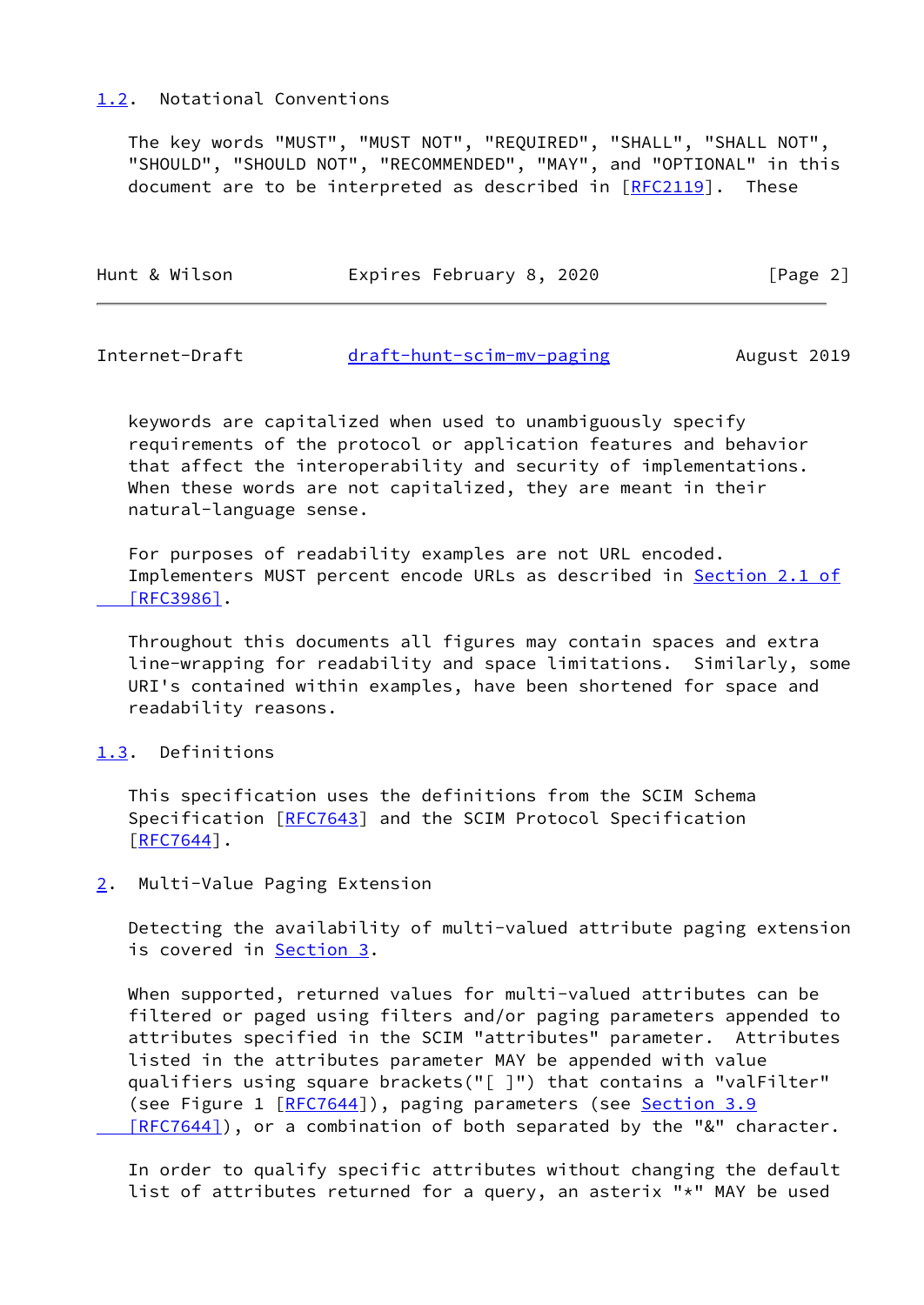in the attributes parameter to indicate the default set of attributes is to be returned in addition to any specific attributes listed. For example: "attributes=\*,members[type eq "user"]" specifies all default attributes are to be returned and only values of "members" which have "type" set to "user".

When an attribute has a multi-value filter or paging qualifier, the service provider SHALL include additional "meta" sub-attributes (see Section [3.1 of \[RFC7643\]](https://datatracker.ietf.org/doc/pdf/rfc7643#section-3.1)). The name of the multi-valued attribute plus the String "cnt" is used to indicate the count of attribute values available expressed as an Integer (see Section [2.3.4 of](https://datatracker.ietf.org/doc/pdf/rfc7643#section-2.3.4) [RFC7643]). When a "valFilter" expression is used, the number SHALL

| Hunt & Wilson |  | Expires February 8, 2020 |  | [Page 3] |  |
|---------------|--|--------------------------|--|----------|--|
|---------------|--|--------------------------|--|----------|--|

Internet-Draft [draft-hunt-scim-mv-paging](https://datatracker.ietf.org/doc/pdf/draft-hunt-scim-mv-paging) August 2019

 indicate the total number of matches that may be returned based on the filter. When no filter expression is specified, the number SHALL indicate the total number of values. For an example, see "emails.cnt" inFigure 2. This count indicates that there is only one value with "type" equal to "work ".

 When "startIndex" is used as an attribute paging qualifier and the value is greater than the number of values, the server SHALL omit the attribute from the result to indicate no values exist at that index.

 In the following example, a user is returned, but only "work" emails are to be returned.

 GET /Users/2819c223-7f76-453a-919d-413861904646? attributes=\*,emails[type eq \"work\"] Host: example.com Accept: application/scim+json Authorization: Bearer h480djs93hd8

Figure 1: Using a filter to return only work email values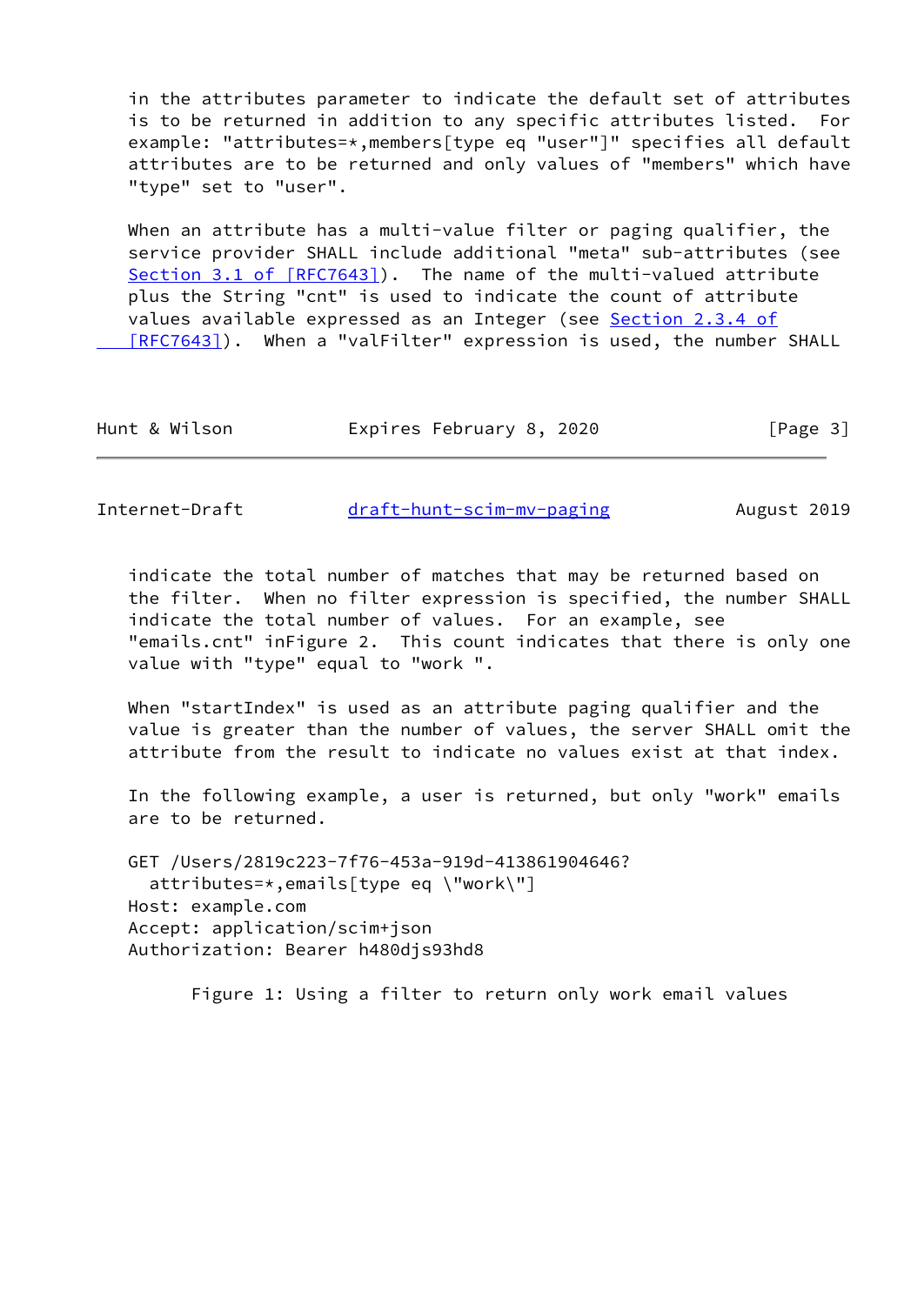```
Hunt & Wilson Expires February 8, 2020 [Page 4]
draft-hunt-scim-mv-paging August 2019
   The service provider responds with:
   HTTP/1.1 200 OK
   Content-Type: application/scim+json
   Location:
     https://example.com/v2/Users/2819c223-7f76-453a-919d-413861904646
   ETag: W/"f250dd84f0671c3"
   {
     "schemas":["urn:ietf:params:scim:schemas:core:2.0:User"],
     "id":"2819c223-7f76-453a-919d-413861904646",
     "externalId":"bjensen",
     "meta":{
       "resourceType":"User",
       "created":"2011-08-01T18:29:49.793Z",
       "lastModified":"2011-08-01T18:29:49.793Z",
       "location":
    "https://example.com/v2/Users/2819c223-7f76-453a-919d-413861904646",
       "version":"W\/\"f250dd84f0671c3\"",
       "emails.cnt":1
     },
     "name":{
```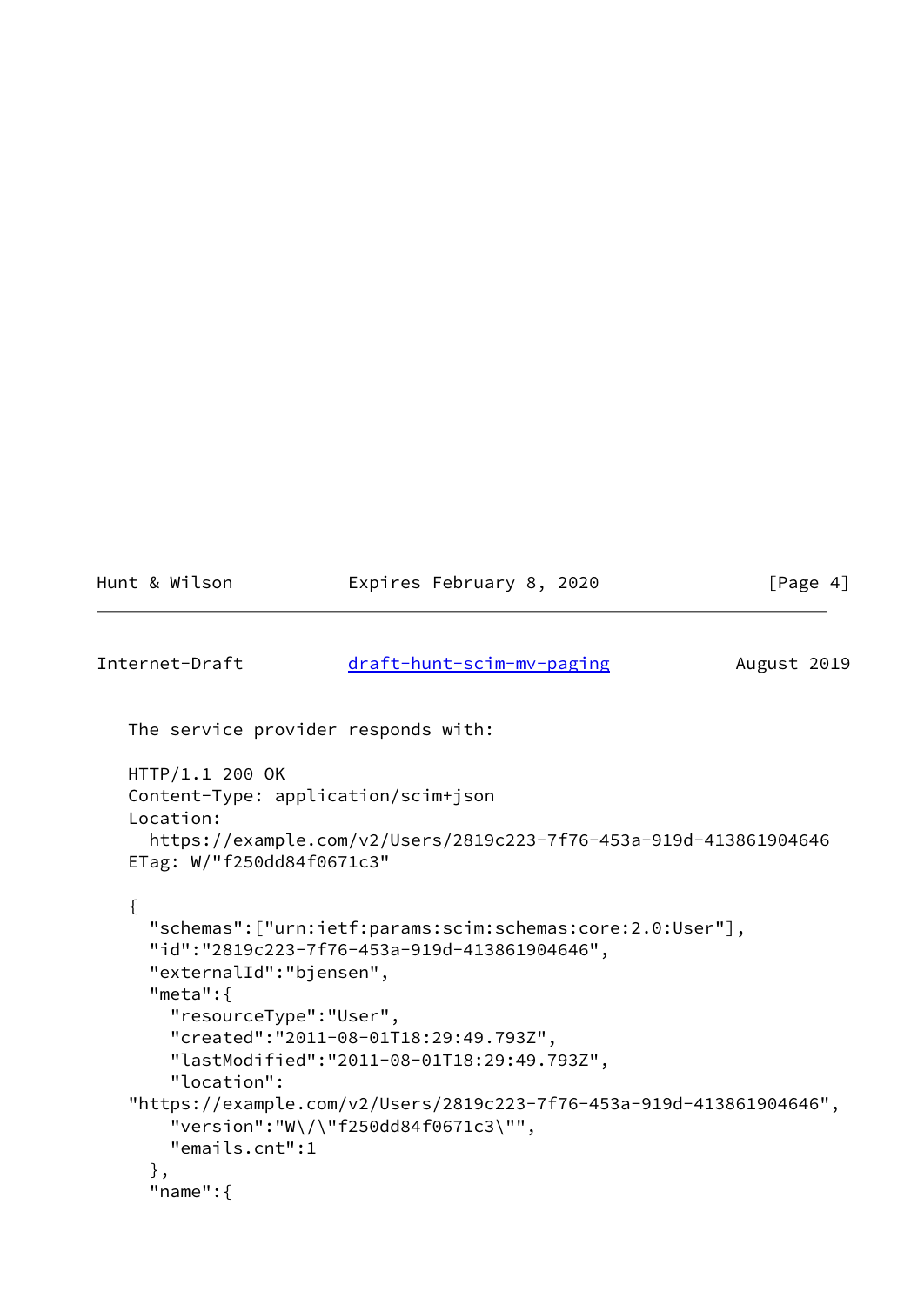```
 "formatted":"Ms. Barbara J Jensen III",
     "familyName":"Jensen",
     "givenName":"Barbara"
   },
   "userName":"bjensen",
   "phoneNumbers":[
     {
       "value":"555-555-8377",
       "type":"work"
     }
   ],
   "emails":[
     {
       "value":"bjensen@example.com",
       "type":"work"
     }
   ]
 }
```


| Hunt & Wilson | Expires February 8, 2020 | [Page 5] |
|---------------|--------------------------|----------|

```
draft-hunt-scim-mv-paging August 2019
```
 In the following example, all Groups are searched and only Groups whose name starts with "Group" are selected. Additionally, the members attribute values are filtered return only member values with "type" equal to "groups" (as in sub-groups) returning only the first 5 values using the attributes paging qualifying parameters.

```
 GET /v2/Groups?filter=displayName sw 'Group'&attributes=*,members[type
     eq \"Group\"&count=5&startIndex=1]
 Host: example.com
 Accept: application/scim+json
 Authorization: Bearer h480djs93hd8
```
 Figure 3: Querying multiple groups with attribute qualifiers The server responds with 2 matched resources. The first resource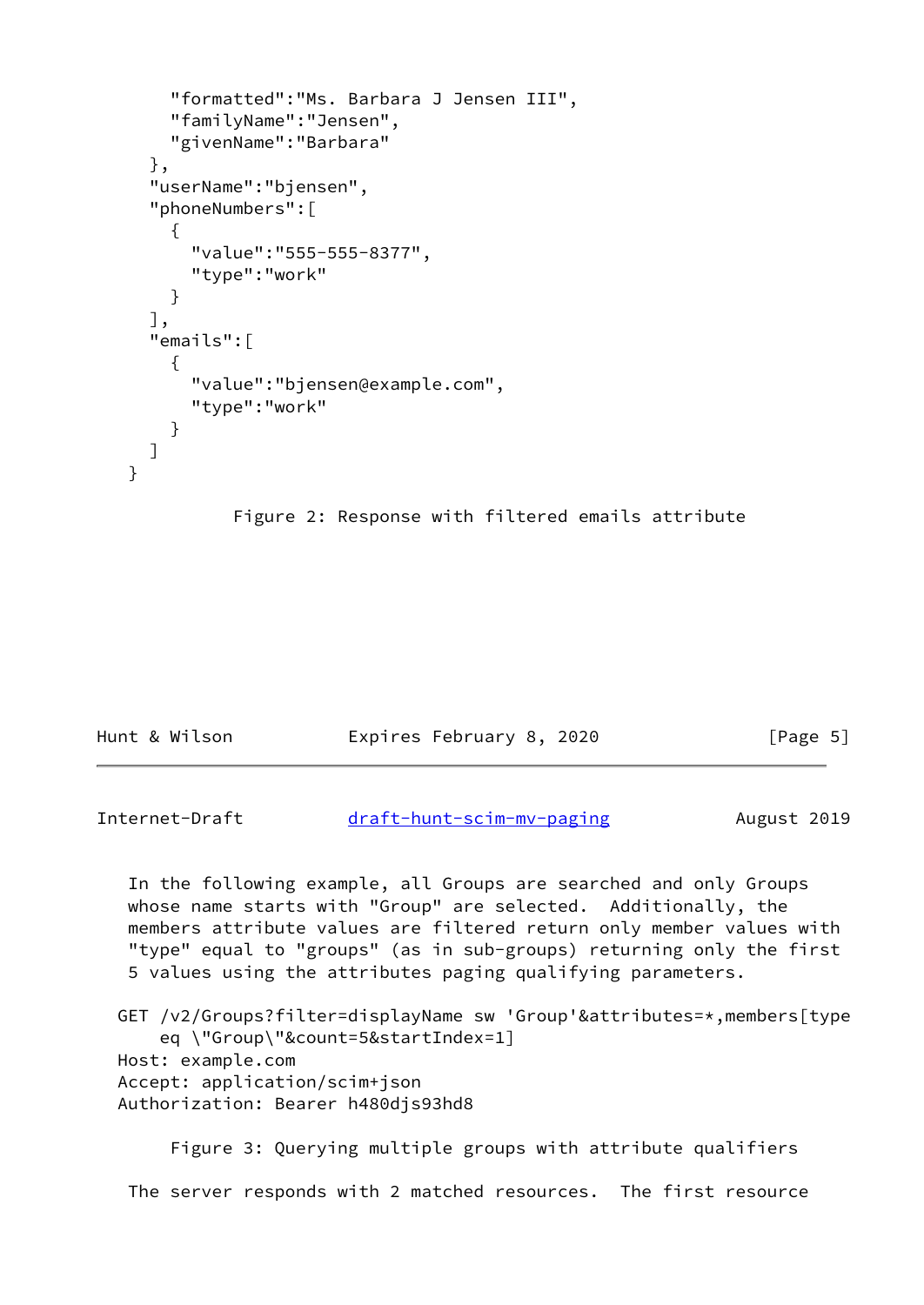```
 only has one Group member value, while the second resource has 7
   member values and has been limited to the first 5 members per the
    "count" paging parameter .
   HTTP/1.1 200 OK
   Content-Type: application/scim+json
    {
      "schemas": ["urn:ietf:params:scim:api:messages:2.0:ListResponse"],
      "totalResults": 2,
      "Resources": [
       {
          "id": "c3a26dd3-27a0-4dec-a2ac-ce211e105f97",
         "schemas": ["urn:ietf:params:scim:schemas:core:2.0:Group"],
         "displayName": "Group A",
         "meta": {
           "resourceType": "Group",
           "created": "2011-08-01T18:29:49.793Z",
           "lastModified": "2011-08-01T18:29:51.135Z",
           "location":
    "https://example.com/v2/Groups/c3a26dd3-27a0-4dec-a2ac-ce211e105f97",
           "version": "W\/\"mvwNGaxB5SDq074p\"",
           "members.cnt":1
         },
         "members": [
\{ "value": "6c5bb468-14b2-4183-baf2-06d523e03bd3",
             "$ref":
    "https://example.com/v2/Groups/6c5bb468-14b2-4183-baf2-06d523e03bd3",
             "type": "Group"
 }
         ]
       },
Hunt & Wilson Expires February 8, 2020 [Page 6]
draft-hunt-scim-mv-paging August 2019
        {
          "id": "6c5bb468-14b2-4183-baf2-06d523e03bd3",
         "schemas": ["urn:ietf:params:scim:schemas:core:2.0:Group"],
         "displayName": "Group B",
         "meta": {
           "resourceType": "Group",
           "created": "2011-08-01T18:29:50.873Z",
```

```
 "lastModified": "2011-08-01T18:29:50.873Z",
```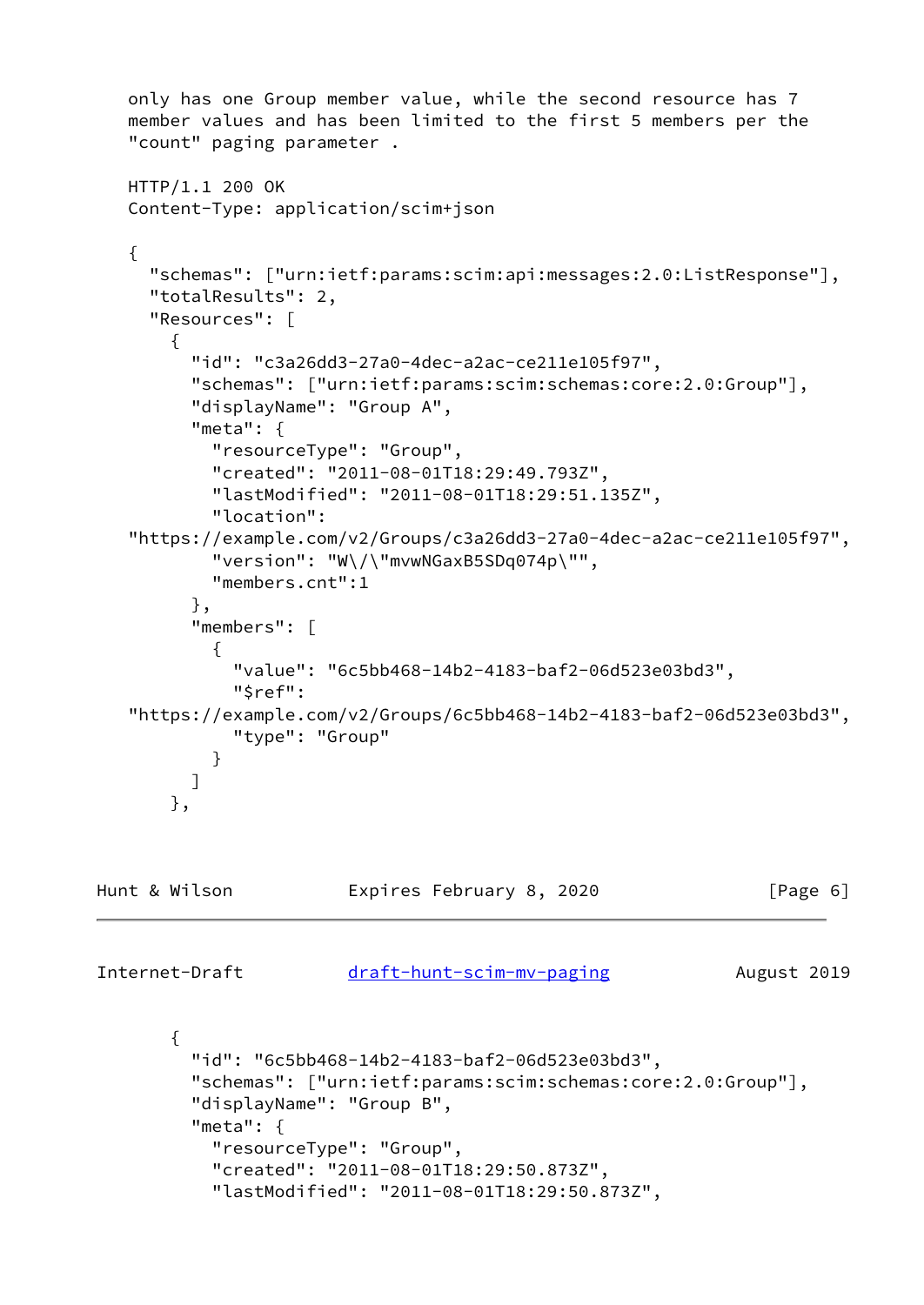```
 "location":
   "https://example.com/v2/Groups/6c5bb468-14b2-4183-baf2-06d523e03bd3",
           "version": "W\/\"wGB85s2QJMjiNnuI\"",
           "members.cnt":7
         },
         "members": [
\{ "value": "c3a26dd3-27a0-4dec-a2ac-ce211e105f97",
             "$ref":
   "https://example.com/v2/Groups/c3a26dd3-27a0-4dec-a2ac-ce211e105f97",
             "type": "Group"
 }
\{ "value": "596ec090-2f66-4d3e-ad4c-68d9ac05ad53",
             "$ref":
   "https://example.com/v2/Groups/596ec090-2f66-4d3e-ad4c-68d9ac05ad53",
             "type": "Group"
 }
\{ "value": "aaf4c421-ceba-4ce0-a119-3d62418f5f9f",
             "$ref":
   "https://example.com/v2/Groups/aaf4c421-ceba-4ce0-a119-3d62418f5f9f",
             "type": "Group"
 }
\{ "value": "58b64358-82e7-4a77-a8eb-9c6d644f9752",
             "$ref":
   "https://example.com/v2/Groups/58b64358-82e7-4a77-a8eb-9c6d644f9752",
             "type": "Group"
 }
\{ "value": "3e32ee8c-246c-42ab-a750-2c2e84d57f1f",
             "$ref":
   "https://example.com/v2/Groups/3e32ee8c-246c-42ab-a750-2c2e84d57f1f",
             "type": "Group"
 }
         ]
       }
     ]
   }
```


Internet-Draft draft-hunt-scim-my-paging August 2019

Figure 4: Returning multiple results with paged attribute values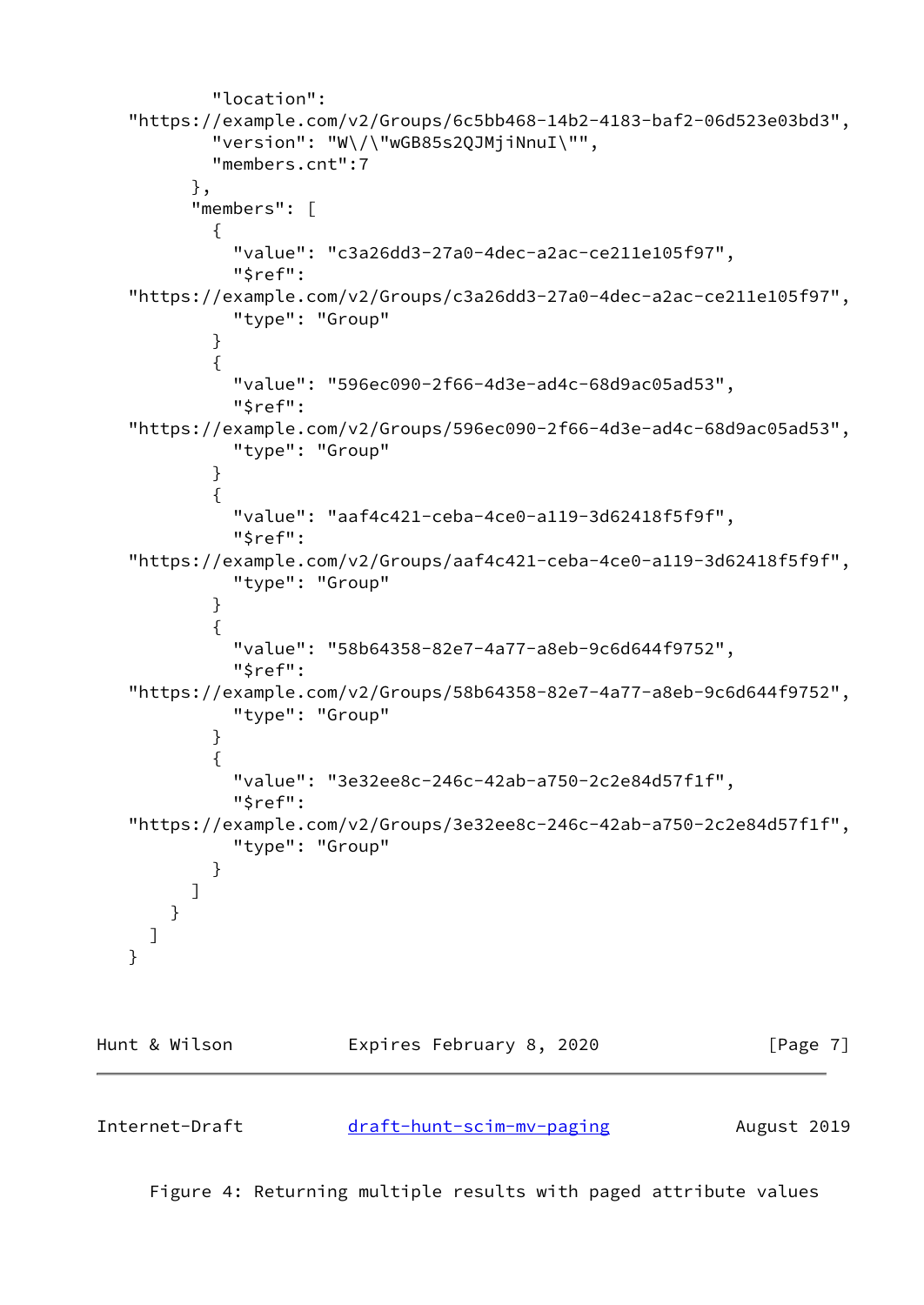In Figure 3 the client may observe that the number of matches available for the second Group (whose "id" is "6c5bb468-14b2-4183-baf2-06d523e03bd3") is 7. In Figure 4, the client may return the second page, by repeating the query with "startIndex" set to 6. In the following example, paging of member values of a specific group is requested. GET /v2/Groups/6c5bb468-14b2-4183-baf2-06d523e03bd3?attributes=\*,members[type eq \"Group\"&count=5&startIndex=6] Host: example.com Accept: application/scim+json Authorization: Bearer h480djs93hd8

Figure 5: Query returning the second page of values for an attribute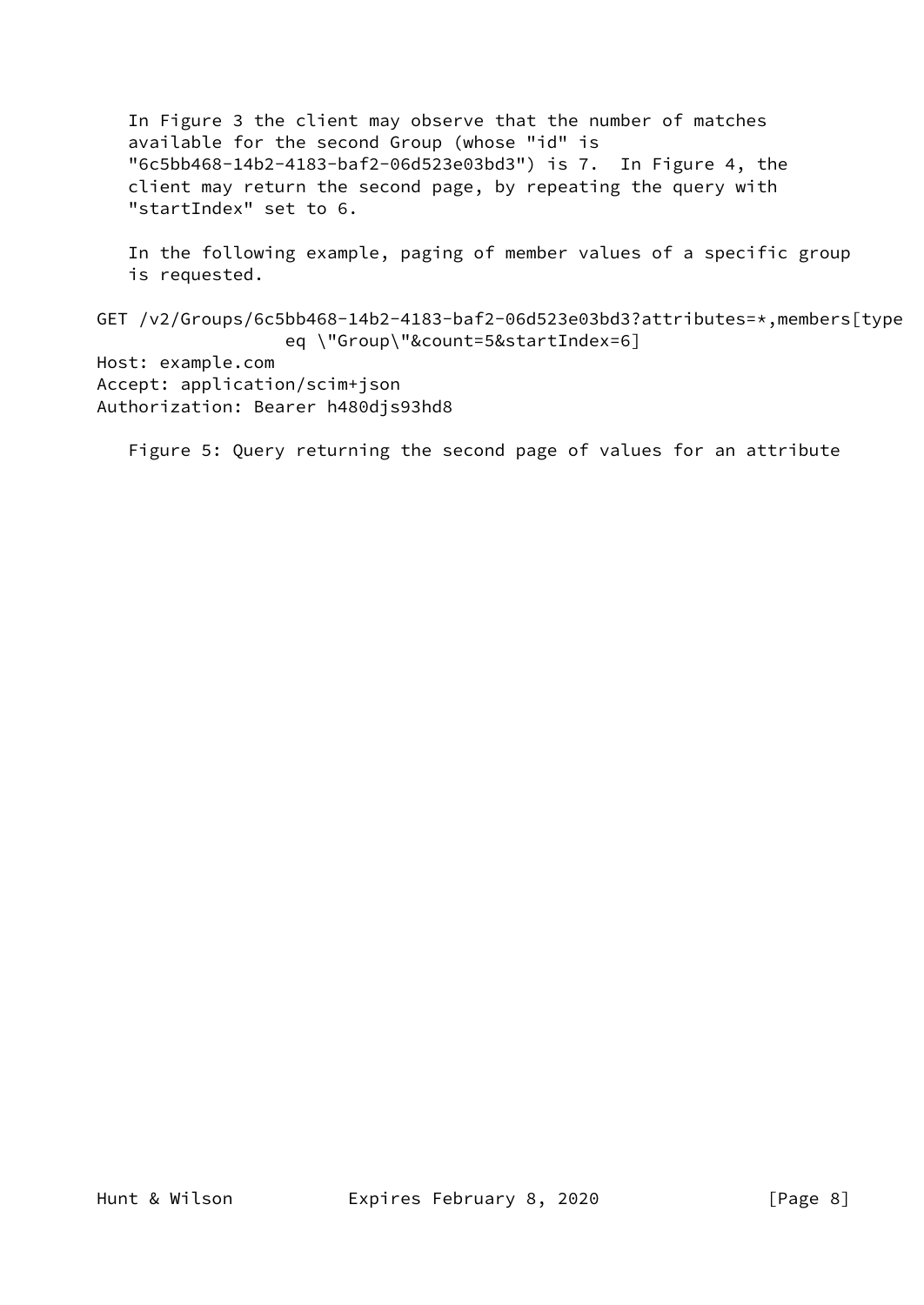```
draft-hunt-scim-mv-paging August 2019
   HTTP/1.1 200 OK
   Content-Type: application/scim+json
    Location:
    https://example.com/v2/Groups/e9e30dba-f08f-4109-8486-d5c6a331660a
    ETag: W/"lha5bbazU3fNvfe5"
    {
      "id": "6c5bb468-14b2-4183-baf2-06d523e03bd3",
      "schemas": ["urn:ietf:params:scim:schemas:core:2.0:Group"],
      "displayName": "Group B",
      "meta": {
        "resourceType": "Group",
        "created": "2011-08-01T18:29:50.873Z",
        "lastModified": "2011-08-01T18:29:50.873Z",
        "location":
    "https://example.com/v2/Groups/6c5bb468-14b2-4183-baf2-06d523e03bd3",
        "version": "W\/\"wGB85s2QJMjiNnuI\"",
        "members.cnt":7
      },
      "members": [
        {
          "value": "596ec090-2f66-4d3e-ad4c-68d9ac05ad53",
          "$ref":
    "https://example.com/v2/Groups/596ec090-2f66-4d3e-ad4c-68d9ac05ad53",
          "type": "Group"
        }
        {
          "value": "2e6afed5-282d-4563-83dc-9ef7183b0003",
          "$ref":
    "https://example.com/v2/Groups/2e6afed5-282d-4563-83dc-9ef7183b0003",
          "type": "Group"
        }
      ]
    }
```
Figure 6: Returning the second page of values for an attribute

# <span id="page-9-0"></span>[3](#page-9-0). Service Provider Configuration Feature Discovery

 Multi-value paging support may be determined by querying the "/ServiceProviderConfig" endpoint and looking up the Boolean attribute "mvpaging" indicating support for multi-valued paging.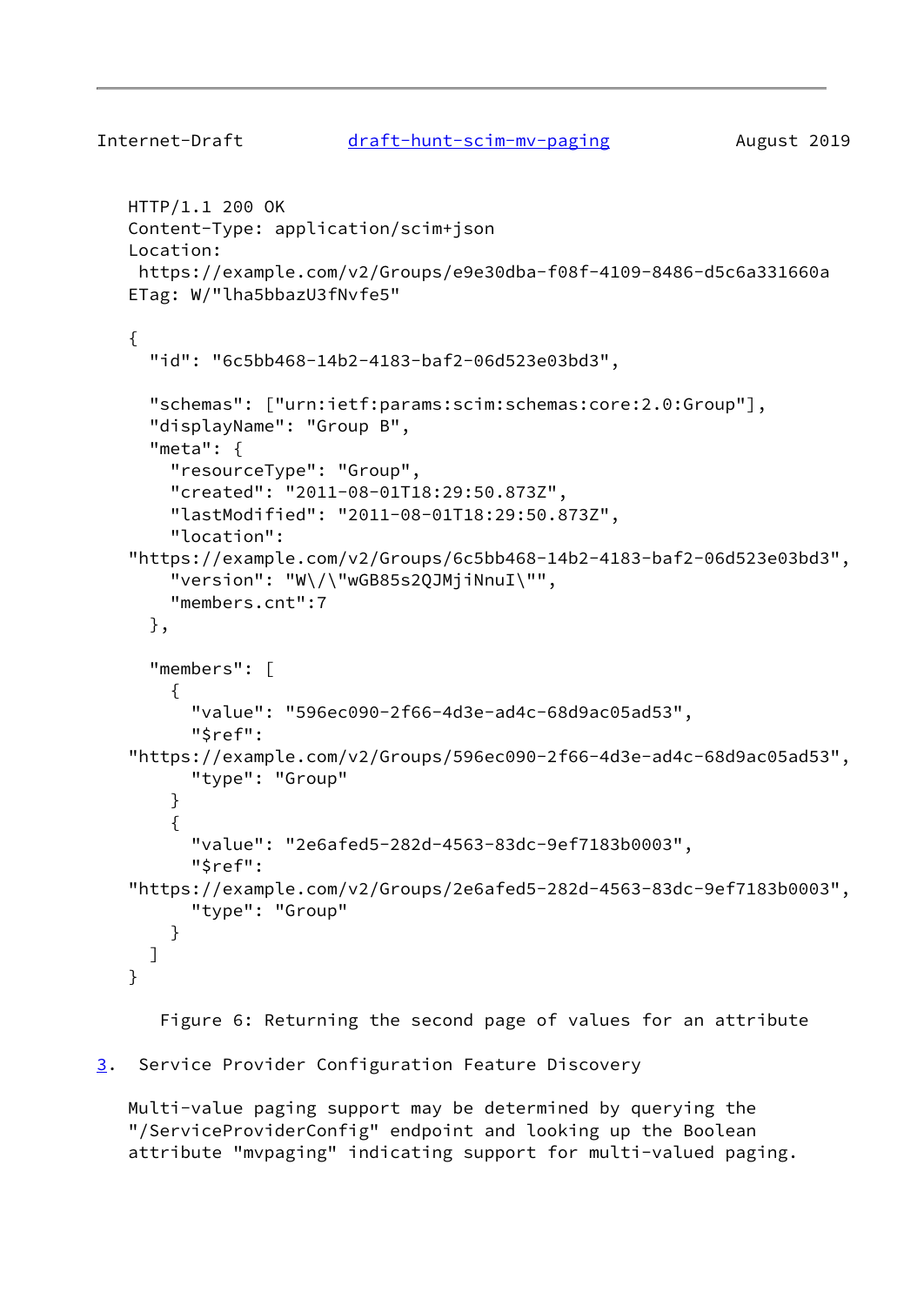<span id="page-10-1"></span>Internet-Draft [draft-hunt-scim-mv-paging](https://datatracker.ietf.org/doc/pdf/draft-hunt-scim-mv-paging) August 2019

<span id="page-10-0"></span>[4](#page-10-0). Security Considerations

To be completed

<span id="page-10-2"></span>[5](#page-10-2). Privacy Considerations

To be completed.

<span id="page-10-3"></span>[6](#page-10-3). IANA Considerations

No IANA considerations.

- <span id="page-10-4"></span>[7](#page-10-4). Normative References
	- [RFC2119] Bradner, S., "Key words for use in RFCs to Indicate Requirement Levels", [BCP 14](https://datatracker.ietf.org/doc/pdf/bcp14), [RFC 2119](https://datatracker.ietf.org/doc/pdf/rfc2119), DOI 10.17487/RFC2119, March 1997, <[https://www.rfc-editor.org/info/rfc2119>](https://www.rfc-editor.org/info/rfc2119).
	- [RFC3986] Berners-Lee, T., Fielding, R., and L. Masinter, "Uniform Resource Identifier (URI): Generic Syntax", STD 66, [RFC 3986,](https://datatracker.ietf.org/doc/pdf/rfc3986) DOI 10.17487/RFC3986, January 2005, <[https://www.rfc-editor.org/info/rfc3986>](https://www.rfc-editor.org/info/rfc3986).
	- [RFC7643] Hunt, P., Ed., Grizzle, K., Wahlstroem, E., and C. Mortimore, "System for Cross-domain Identity Management: Core Schema", [RFC 7643](https://datatracker.ietf.org/doc/pdf/rfc7643), DOI 10.17487/RFC7643, September 2015, [<https://www.rfc-editor.org/info/rfc7643](https://www.rfc-editor.org/info/rfc7643)>.
	- [RFC7644] Hunt, P., Ed., Grizzle, K., Ansari, M., Wahlstroem, E., and C. Mortimore, "System for Cross-domain Identity Management: Protocol", [RFC 7644](https://datatracker.ietf.org/doc/pdf/rfc7644), DOI 10.17487/RFC7644, September 2015, <[https://www.rfc-editor.org/info/rfc7644>](https://www.rfc-editor.org/info/rfc7644).

<span id="page-10-5"></span>[Appendix A.](#page-10-5) Acknowledgments

 The editors would like to acknowledge the contribution and work of the past draft editors: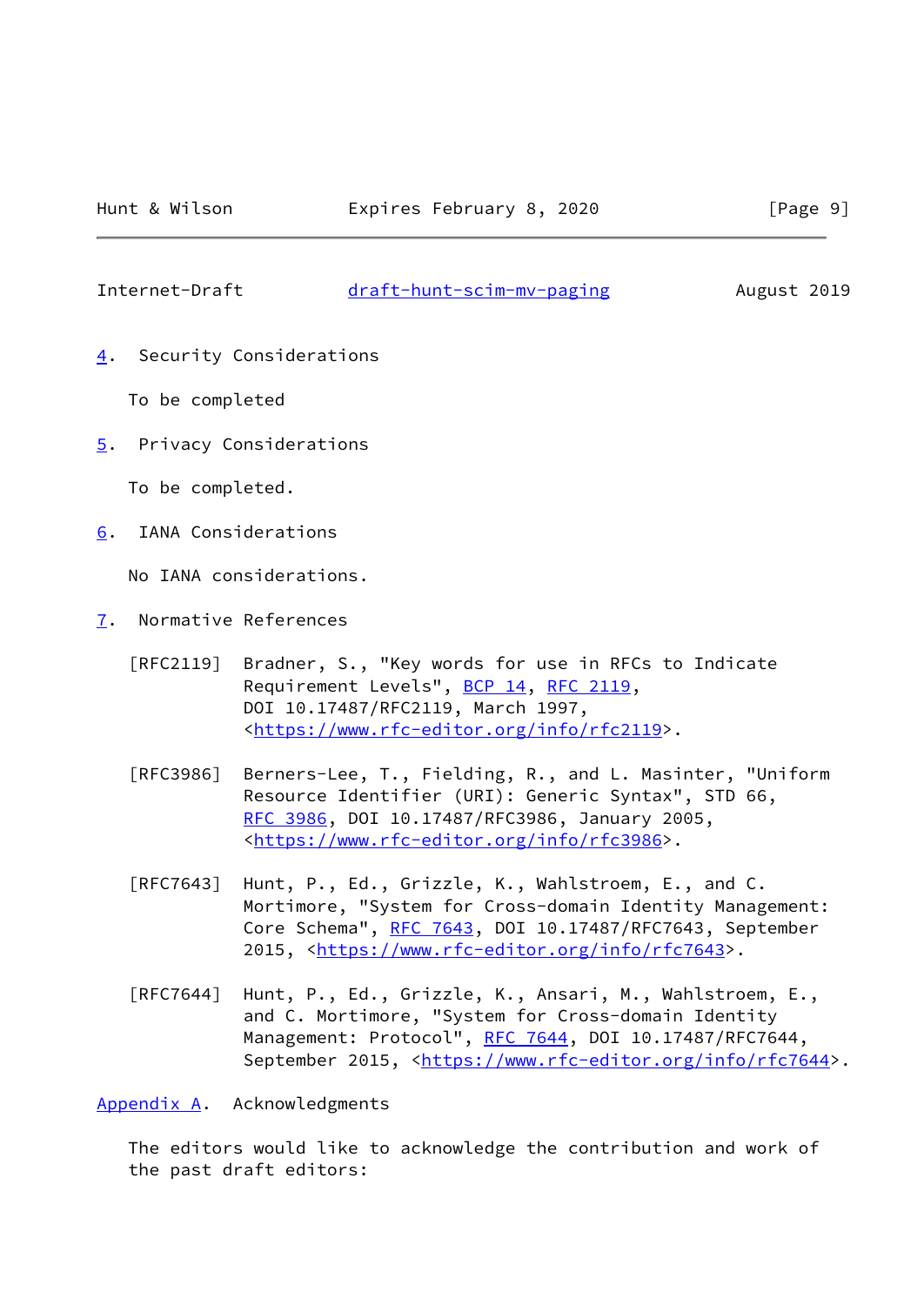# <span id="page-11-0"></span>[Appendix B.](#page-11-0) Change Log

 [[This section to be removed prior to publication as an RFC]] Draft 00 - PH - Initial draft

<span id="page-11-1"></span>

| Hunt & Wilson                            | Expires February 8, 2020  | [Page 10]   |
|------------------------------------------|---------------------------|-------------|
| Internet-Draft                           | draft-hunt-scim-mv-paging | August 2019 |
| Authors' Addresses                       |                           |             |
| Phil Hunt (editor)<br>Oracle Corporation |                           |             |
| Email: phil.hunt@yahoo.com               |                           |             |
| Gregg Wilson<br>Oracle Corporation       |                           |             |

Email: gregg.wilson@oracle.com